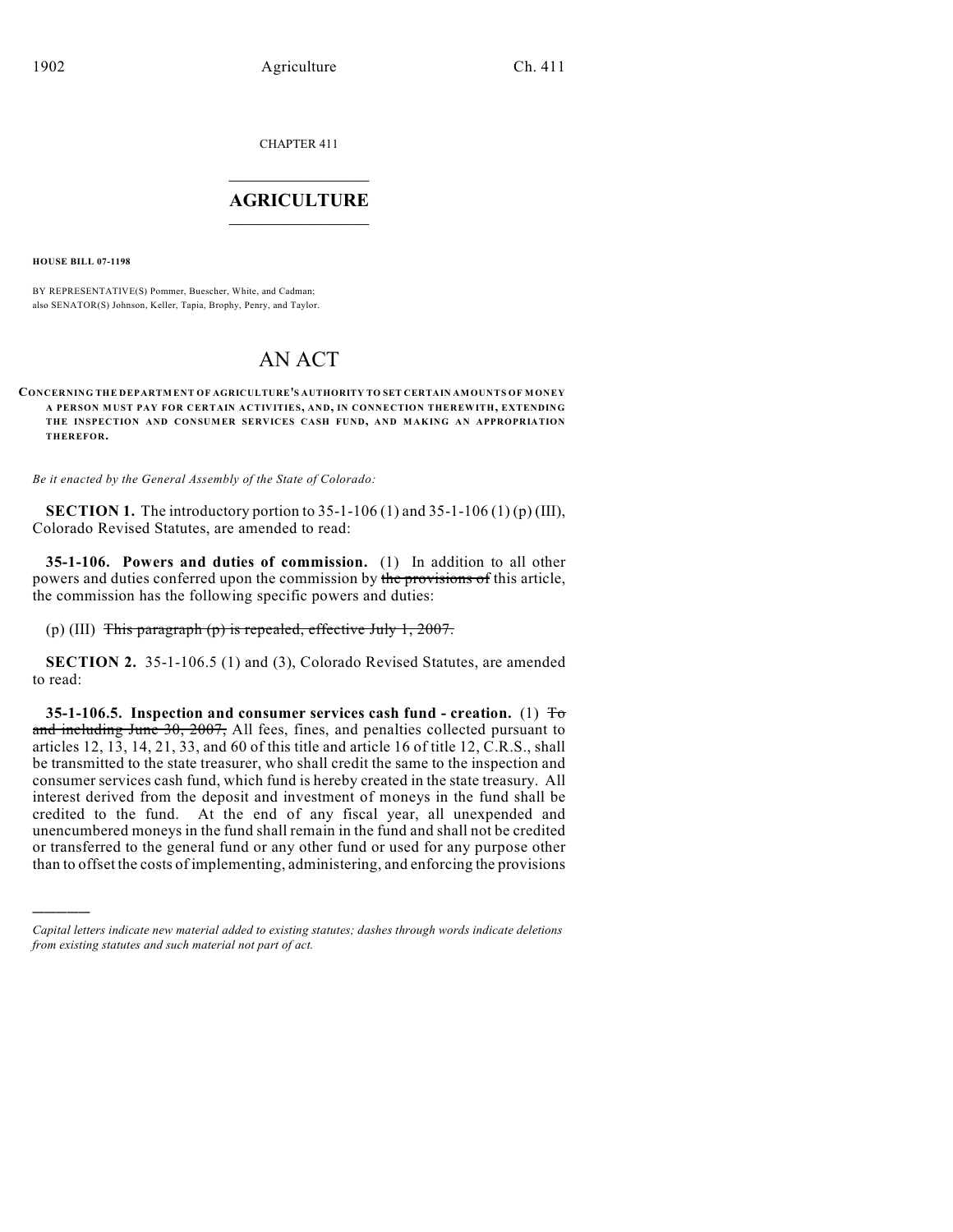of articles 12, 13, 14, 21, 33, and 60 of this title and of articles 11 and 16 of title 12, C.R.S. Moneys in the fund are subject to annual appropriation to the department for such purposes.

(3) This section is repealed, effective July 1, 2007. Any unexpended and unencumbered moneys remaining in the inspection and consumer services cash fund as of June 30, 2007, shall be transferred to the general fund.

**SECTION 3.** 35-1-107 (6), Colorado Revised Statutes, is amended to read:

**35-1-107. Commissioner of agriculture - report - publications - deputy commissioner.** (6) The commissioner is authorized to accept gifts, grants, and donations of any kind from any private or public source and, upon receipt, shall transmit all such gifts, grants, or donations to the state treasurer, who shall credit the same to the inspection and consumer services cash fund created in section 35-1-106.5. or, on or after July 1, 2007, to the general fund.

**SECTION 4.** The introductory portion to 35-12-104 (1) and 35-12-104 (7), Colorado Revised Statutes, are amended to read:

**35-12-104. Registration.** (1) Each brand and grade of commercial fertilizer, soil conditioner, plant amendment, or agricultural liming material shall be registered by the person whose name appears on the label before being distributed in, into, or for use in this state. The application for registration shall be submitted to the commissioner on forms furnished by the commissioner and shall be accompanied by a fee as established by the agricultural commission. for the first brand; except that, on and after July 1, 2007, the fee shall be twenty-five dollars. The registrant shall pay a fee as established by the agricultural commission for each succeeding brand and a fee as established by the agricultural commission for each analysis under each separate brand or for any special analyzation or change in the same brand; except that, on and after July 1, 2007, the fee for each succeeding brand shall be ten dollars and the fee for each analysis or special analyzation or change shall be two dollars and fifty cents FOR THE FISCAL YEAR COMMENCING ON JULY 1, 2007, AND FOR EACH SUBSEQUENT FISCAL YEAR, FIFTY PERCENT OF THE DEPARTMENT'S DIRECT AND INDIRECT COSTS OF ADMINISTERING AND ENFORCING THE PROVISIONS OF THIS ARTICLE SHALL BE FUNDED FROM THE GENERAL FUND. THE AGRICULTURAL COMMISSION SHALL ESTABLISH A FEE SCHEDULE TO COVER THE REMAINING DIRECT AND INDIRECT COSTS. All registrations shall expire on June 30 of each year. Each application for registration shall include the following information:

(7) If a commercial fertilizer, soil conditioner, plant amendment, or agricultural liming material, not registered in the preceding year in this state, is sold or distributed for use in this state without a current registration, a penalty for failure to register as established by the agricultural commission shall be assessed against the person responsible for registration, with each day subsequent to the time of the first sale or distribution for use in the state deemed a separate, continuing violation. However, on or after July 1, 2007, the daily penalty shall be five dollars per day. The sum total of all such daily penalties shall not exceed five hundred dollars. Any and all such penalties shall constitute a debt and shall be paid by the registrant at the time the application for registration is submitted to the commissioner.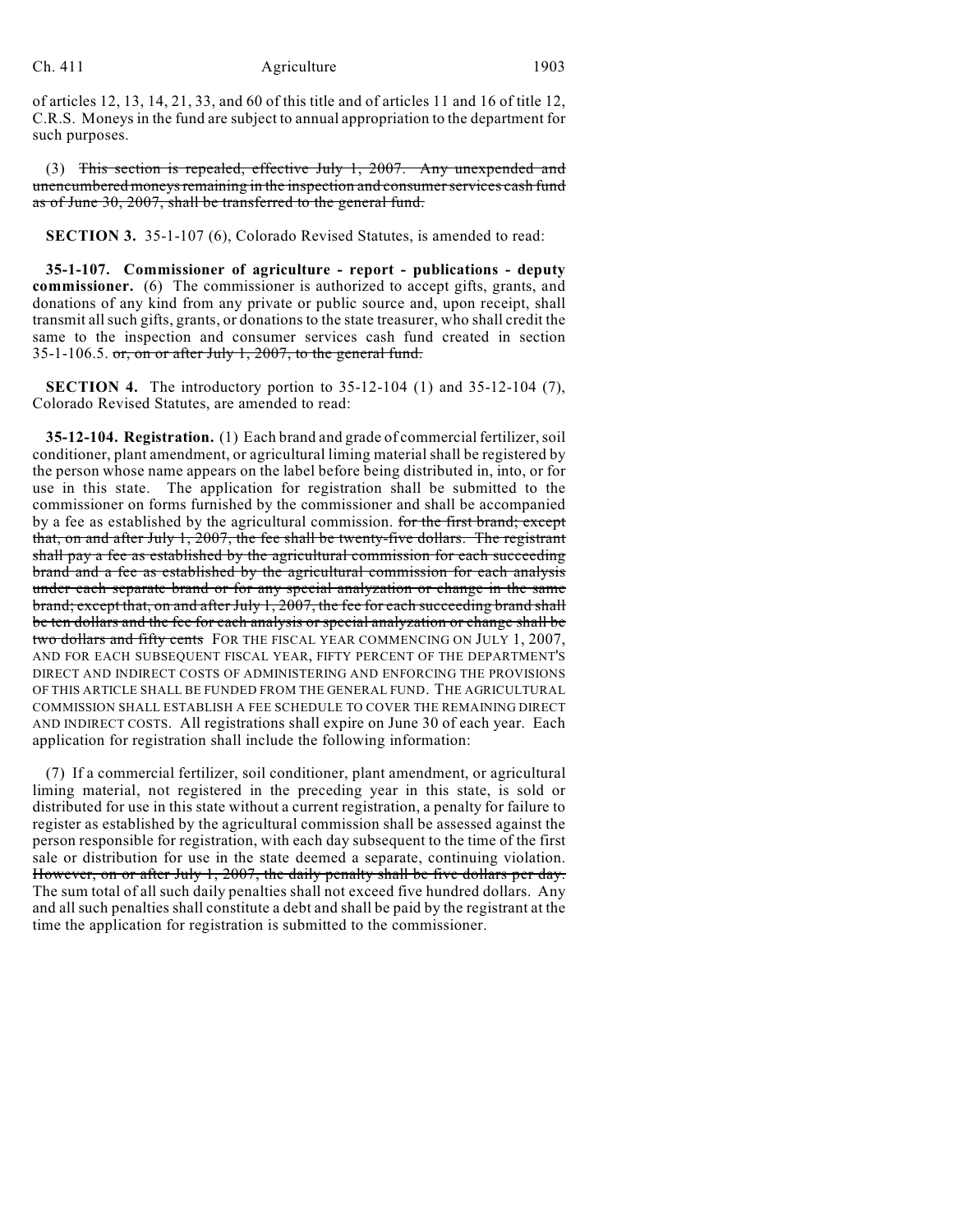**SECTION 5.** 35-12-106 (1), (2), and (9), Colorado Revised Statutes, are amended to read:

**35-12-106. Inspection fees.** (1) A registrant, except those who package only in containers of ten pounds or less, shall pay the commissioner, for all commercial fertilizers, soil conditioners, plant amendments, or agricultural liming materials distributed in this state, an inspection fee as established by the agricultural commission. except that, on and after July 1, 2007, the inspection fee shall be twenty-five cents per ton. For the purpose of funding the groundwater protection fund created in section 25-8-205.5 (8), C.R.S., an additional fee per ton of commercial fertilizer shall be paid to the commissioner as established by the agricultural commission. This increment per ton of commercial fertilizer shall be collected by the commissioner and transmitted to the state treasurer, who shall credit the same to the groundwater protection fund, created in section 25-8-205.5 (8), C.R.S.

(2) Registrants of specialty fertilizers, soil conditioners, plant amendments, or agricultural liming materials packaged in containers of ten pounds or less shall pay the commissioner, for all specialty fertilizers, soil conditioners, plant amendments, or agricultural liming materials distributed in this state, an inspection fee as established by the agricultural commission. except that, on and after July 1, 2007, the inspection fee shall be twenty-five cents per hundred pounds.

(9) FOR THE FISCAL YEAR COMMENCING ON JULY 1, 2007, AND FOR EACH SUBSEQUENT FISCAL YEAR, FIFTY PERCENT OF THE DIRECT AND INDIRECT COSTS OF ADMINISTERING AND ENFORCING THE PROVISIONS OF THIS ARTICLE SHALL BE FUNDED FROM THE GENERAL FUND. THE AGRICULTURAL COMMISSION SHALL ESTABLISH A FEE SCHEDULE TO COVER THE REMAINING DIRECT AND INDIRECT COSTS. All moneys collected pursuant to this section shall be transmitted to the state treasurer, who shall credit the same to the inspection and consumer services cash fund created in section 35-1-106.5. or, on or after July 1, 2007, to the general fund.

**SECTION 6.** 35-13-108 (4), Colorado Revised Statutes, is amended to read:

**35-13-108. Civil penalties.** (4) All moneys collected pursuant to this section shall be transmitted to the state treasurer, who shall credit the same to the inspection and consumer services cash fund created in section 35-1-106.5. or, on or after July 1, 2007, to the general fund.

**SECTION 7.** 35-13-109 (3) and (4) (a), Colorado Revised Statutes, are amended to read:

**35-13-109. Registration - application - fees.** (3) The agricultural commission may determine the amount of any registration fee authorized under this article FOR THE FISCAL YEAR COMMENCING ON JULY 1, 2007, AND FOR EACH SUBSEQUENT FISCAL YEAR, THE AGRICULTURAL COMMISSION SHALL ESTABLISH A FEE SCHEDULE TO COVER ALL OF THE DIRECT AND INDIRECT COSTS OF ADMINISTERING AND ENFORCING THE PROVISIONS OF THIS ARTICLE.

(4) (a) All fees, fines, and penalties collected pursuant to this section shall be transmitted to the state treasurer, who shall credit the same to the inspection and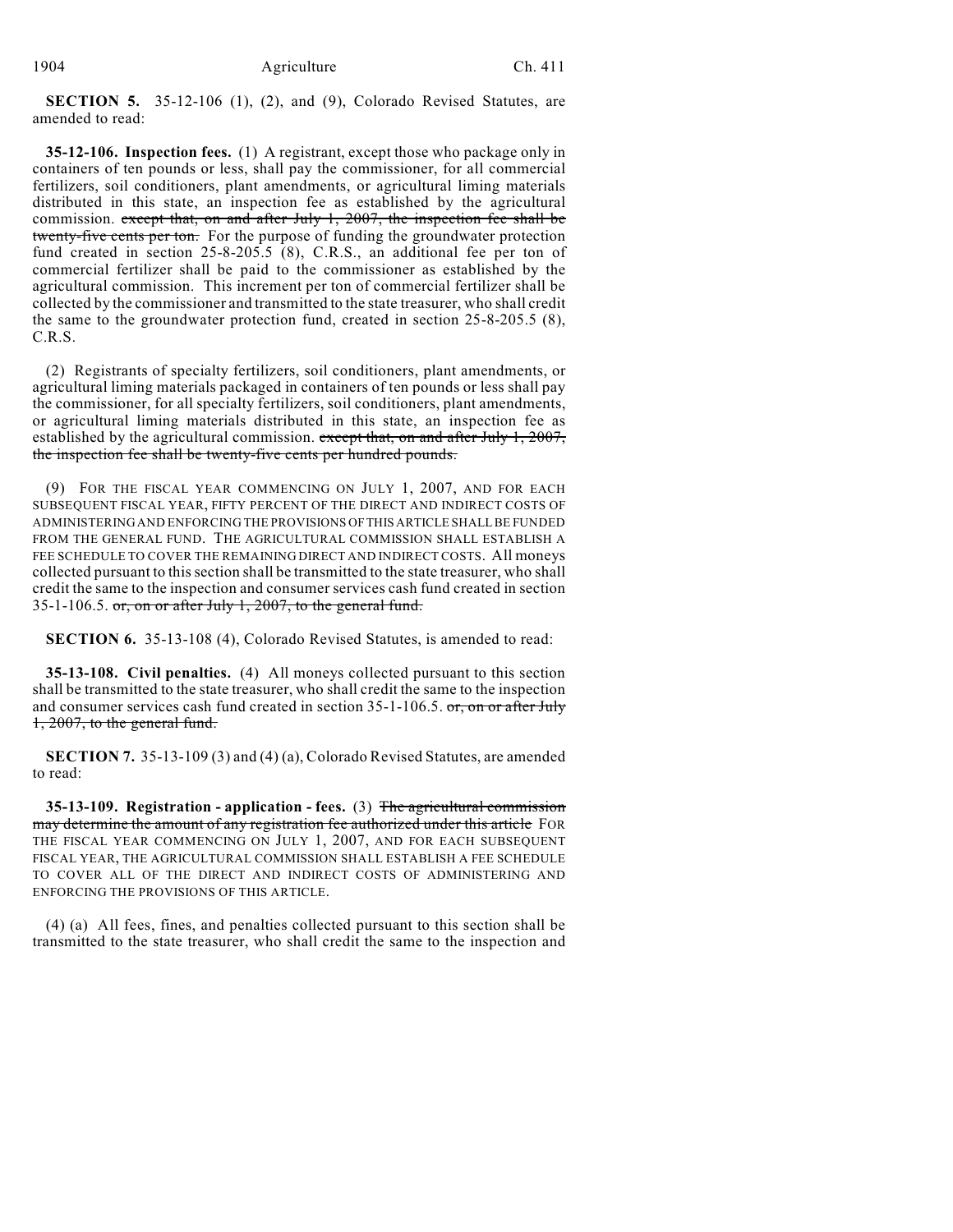consumer services cash fund created in section  $35$ -1-106.5. or, on or after July 1, 2007, to the general fund.

**SECTION 8.** The introductory portion to 35-14-127 (4) (a) (I) and 35-14-127 (4) (a) (II), (4) (a.5), (4) (c), (5), (6), (7), (8), (9), (10), (12), and (13), Colorado Revised Statutes, are amended, and the said 35-14-127 is further amended BY THE ADDITION OF A NEW SUBSECTION, to read:

**35-14-127. Licenses - fees - stickers - certificates.** (4) (a) (I) To and including June 30, 2007, The agricultural commission shall establish annual license fees for scales based on capacity, in the following classifications:

(II) This paragraph (a) is repealed, effective July 1, 2007.

(a.5) On and after July 1, 2007, the annual license fee for scales is based on capacity as follows:

(I) Scales with a capacity of  $80,001$  pounds and over  $\dots\dots\dots\dots$ \$100.00

(II) Scales with a capacity of 30,001 pounds through  $80,000$  pounds  $\therefore$  75.00

(III) Scales with a capacity of 10,001 pounds through 30,000 pounds . . 40.00

(IV) Scales with a capacity of 2,001 pounds through 10,000 pounds . 20.00

(V) Scales with a capacity of  $451$  pounds through  $2,000$  pounds  $\therefore$  12.00

(VI) Scales with a capacity of 76 pounds through 450 pounds . . 7.00

(VII) Scales with a capacity of 75 pounds or less  $\dots\dots\dots\dots\dots\dots$  5.00

(c) The annual license fee for belt conveyor and in-motion railroad scales shall be as determined by the agricultural commission. except that, on and after July 1, 2007, such annual license fee shall be one hundred twenty-five dollars per scale.

(5) (a) (I) To and including June 30, 2007, The annual license fee for textile meters, cordage meters, moisture meters, certified weighers, persons who sell or install weighing and measuring devices, and persons who service weighing and measuring devices shall be as determined by the agricultural commission.

(II) This paragraph (a) is repealed, effective July 1, 2007.

(b) On and after July 1, 2007, the annual license fee for textile meters is five dollars per meter.

(6) On and after July 1, 2007, the annual license fee for cordage meters is five dollars per meter.

(7)  $\Theta$ n and after July 1, 2007, the annual license fee for moisture meters is twenty dollars per meter.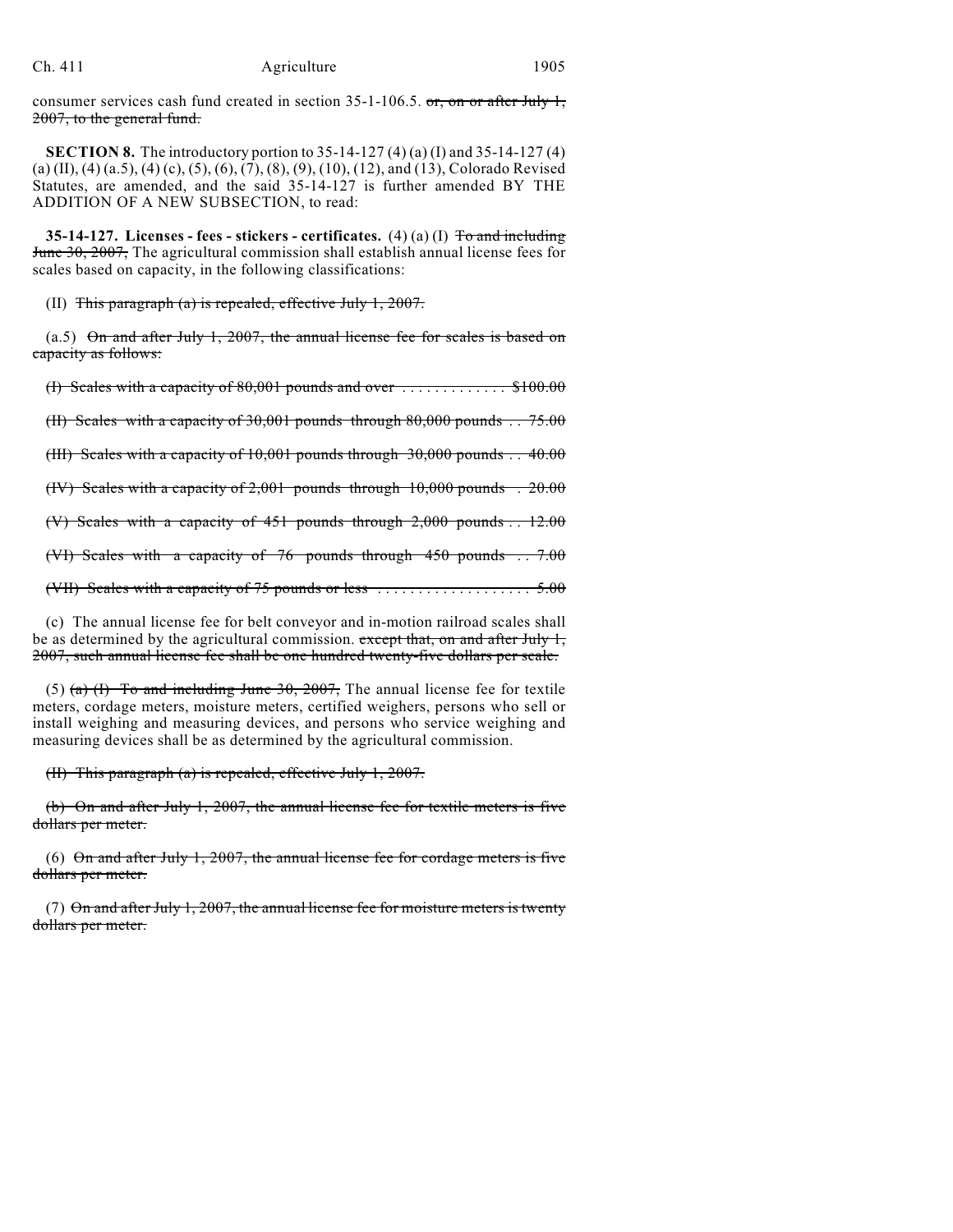(8) On and after July 1, 2007, the license fee for certified weighers is five dollars.

(9) On and after July 1, 2007, the license fee for persons who sell or install weighing and measuring devices is five dollars.

(10)  $\Theta$ n and after July 1, 2007, the license fee for persons who service weighing and measuring devices is five dollars.

 $(12)$  (a) (I) To and including June 30, 2007, The fees for special tests where scale test trucks, passenger vehicles, or light duty pickup trucks are used shall be as determined by the agricultural commission. The agricultural commission shall review and set the fees annually. If any test of a device at one location requires time beyond the first day, the special test fee shall be effective for the balance of time after one day and until the test is completed. The special test fee may be charged for any test made at the request of the owner of the device.

(II) This paragraph (a) is repealed, effective July 1, 2007.

(b) On and after July 1, 2007, the fee for a special test where passenger vehicles or light duty pickup trucks are used shall not exceed twenty-five dollars per hour plus the mileage charge set forth in section 24-9-104, C.R.S. The fee for a special test where scale test trucks are used shall not exceed twenty-five dollars per hour plus one dollar and twenty-five cents per mile traveled. The commissioner shall review and set the fees annually at a rate not to exceed actual costs. If any test of a device at one location requires time beyond the first day, the special test fee shall be effective for the balance of time after one day and until the test is completed. The special test fee may be charged for any test made at the request of the owner of the device.

(12.5) (a) FOR THE FISCAL YEAR COMMENCING ON JULY 1, 2007, AND FOR EACH SUBSEQUENT FISCAL YEAR, THE AGRICULTURAL COMMISSION SHALL ESTABLISH FEES ASSOCIATED WITH THE LICENSING, TESTING, INSPECTION, AND REGULATION OF SCALES WITH A CAPACITY OF TWO THOUSAND POUNDS OR LESS, CORDAGE METERS, AND TEXTILE METERS. SUCH FEES SHALL COVER THE DIRECT AND INDIRECT COSTS OF ADMINISTERING AND ENFORCING THE PROVISIONS OF THIS ARTICLE OTHER THAN SUBSECTION (12) OF THIS SECTION, PARAGRAPH (b) OF THIS SUBSECTION (12.5), AND SECTION 35-14-128 (2).

(b) FOR THE FISCAL YEAR COMMENCING ON JULY 1, 2007, AND FOR EACH SUBSEQUENT FISCAL YEAR, TWENTY-FIVE PERCENT OF THE DIRECT AND INDIRECT COSTS ASSOCIATED WITH THE LICENSING, TESTING, INSPECTION, AND REGULATION OF CERTIFIED WEIGHERS, SCALES WITH A CAPACITY OF GREATER THAN TWO THOUSAND POUNDS, BELT CONVEYERS, IN-MOTION RAILROAD SCALES, AND MOISTURE METERS SHALL BE FUNDED FROM THE GENERAL FUND. THE AGRICULTURAL COMMISSION SHALL ESTABLISH A FEE SCHEDULE TO COVER THE REMAINING DIRECT AND INDIRECT COSTS.

(13) All license fees and testing fees collected by the department under this article shall be transmitted to the state treasurer, who shall credit the same to the inspection and consumer services cash fund created in section 35-1-106.5. or, on or after July 1, 2007, to the general fund.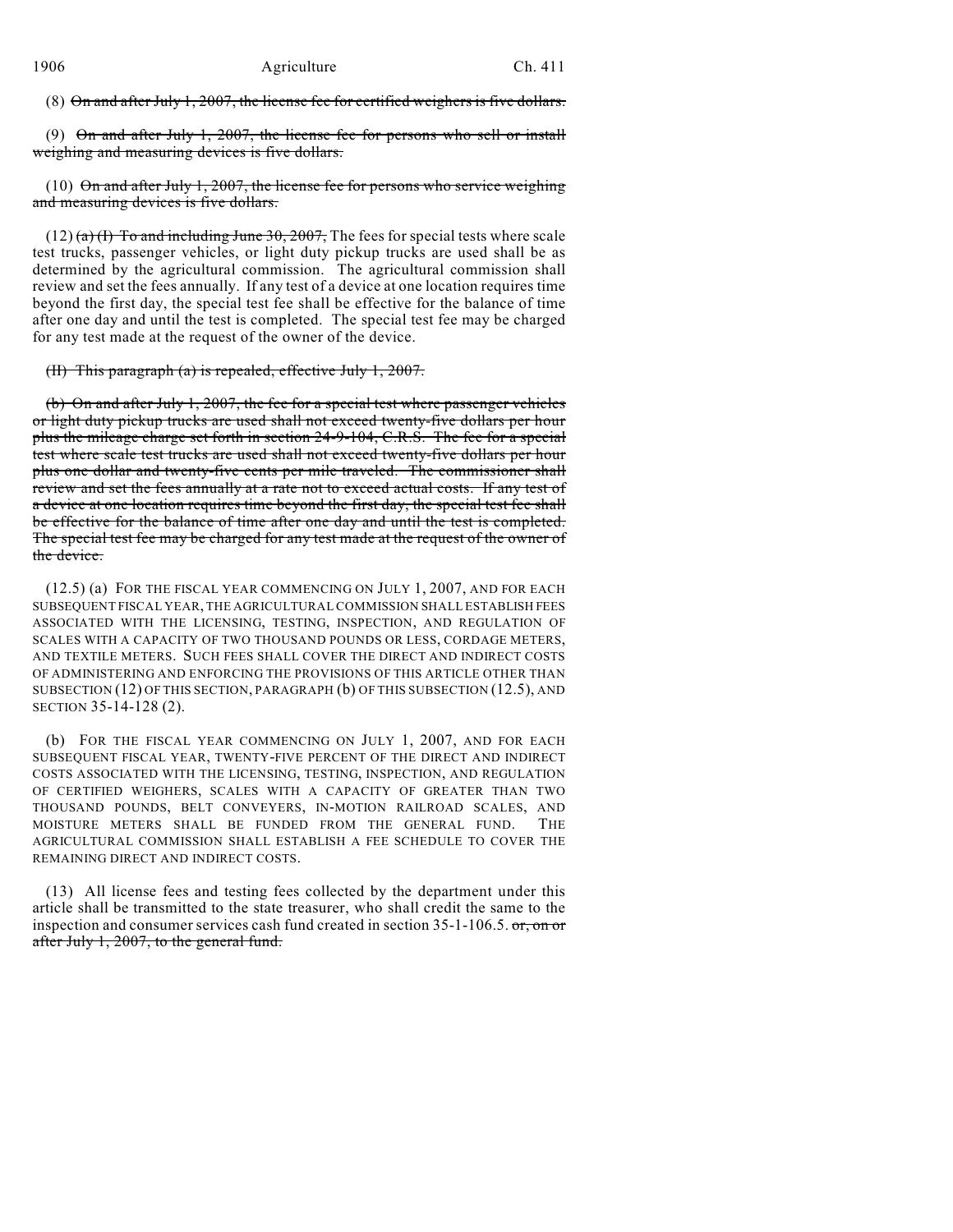#### Ch. 411 Agriculture 1907

# **SECTION 9.** 35-14-128 (2), Colorado Revised Statutes, is amended to read:

**35-14-128. Laboratory approval - service - condemnation.** (2) The laboratory may require that specified standards submitted for calibration be cleaned or sanded, scraped, and painted before submission. Precision weights, volume, and length standards shall be cleaned and dried before submission. The fee for any metrology service shall be established by the agricultural commission. except that on and after July 1, 2007, the fees for metrology services shall be set annually at a level that does not exceed actual costs or twenty dollars per hour, whichever is less. When metrology services are to be performed outside the laboratory, the laboratory shall be reimbursed for travel and time at the rates established by the agricultural commission; except that, on and after July 1, 2007, such rates shall be the same rates as set forth for special tests in section  $35$ -14-127 (12). FOR THE FISCAL YEAR COMMENCING ON JULY 1, 2007, AND FOR EACH SUBSEQUENT FISCAL YEAR, SEVENTY-FIVE PERCENT OF THE DIRECT AND INDIRECT COSTS ASSOCIATED WITH METROLOGY LABORATORY SERVICES, INCLUDING THE REGULATION OF WEIGHING AND MEASURING DEVICE SALES, INSTALLATION, AND SERVICE PERSONS, SHALL BE FUNDED FROM THE GENERAL FUND. THE AGRICULTURAL COMMISSION SHALL ESTABLISH A FEE SCHEDULE TO COVER THE REMAINING DIRECT AND INDIRECT COSTS.

**SECTION 10.** 35-14-131 (3), Colorado Revised Statutes, is amended to read:

**35-14-131. Civil penalties.** (3) Any civil penalty collected under this section shall be transmitted to the state treasurer, who shall credit the same to the inspection and consumer services cash fund created in section 35-1-106.5. or, on or after July 1, 2007, to the general fund. Penalties shall be determined by the commissioner or the commissioner's designee and may be collected by the department by action instituted in a court of competent jurisdiction for collection of such penalty. In determining the amount of any civil penalty to be assessed, the commissioner shall consider any relevant factors. The final decision of the commissioner or the commissioner's designee shall be subject to judicial review. In the event that such an action is instituted for the collection of such penalty, the court may consider the appropriateness of the amount of the penalty if such issue is raised by the party against whom the penalty was assessed.

**SECTION 11.** 35-21-104 (4) (a), (4) (b), and (5), Colorado Revised Statutes, are amended, and the said 35-21-104 (4) is further amended BY THE ADDITION OF A NEW PARAGRAPH, to read:

**35-21-104.** Licenses - application - fees.  $(4)(a)$   $(f)$   $(A)$  To and including June 30, 2007, The license categories for retailers are based on the total annual gross sales, excluding the sale of gasoline, of the establishment for the previous calendar year, as reported to the department of revenue. In the case of chain stores, the license category is based on total annual gross sales, excluding the sale of gasoline, of individual stores for the previous calendar year as reported by the home office of such chain to the department. Notwithstanding any provision of this paragraph (a) to the contrary, a retailer who has not been engaged in business during the previous calendar year shall obtain a Class I retailer license during the calendar year in which it begins or resumes operation. Fees for each license category shall be as established by the agricultural commission. Retail classes are as follows: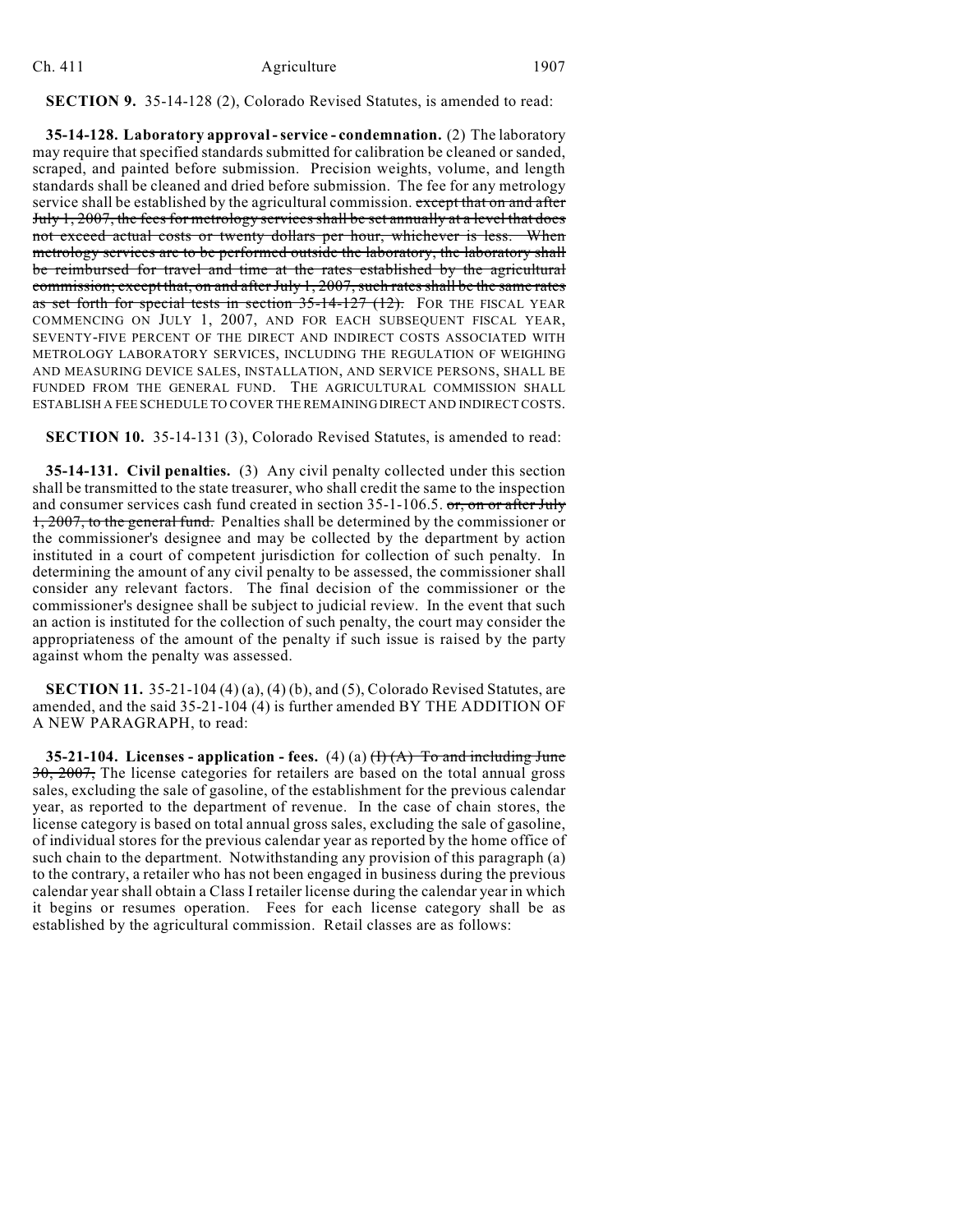Class I. Retailer - Gross sales up to and including \$50,000.

Class II. Retailer - Over \$50,000 to and including \$100,000 gross sales.

Class III. Retailer - Over \$100,000 to and including \$200,000 gross sales.

Class IV. Retailer - Over \$200,000 to and including \$500,000 gross sales.

Class V. Retailer - Over \$500,000 gross sales.

(B) This subparagraph (I) is repealed, effective July 1, 2007.

(II) On and after July 1, 2007, the annual license fees for retailers are based on the total annual gross sales, excluding the sale of gasoline, of the establishment for the previous calendar year, as reported to the department of revenue. In the case of chain stores, the annual license fee is based on total annual gross sales, excluding the sale of gasoline, of individual stores for the previous calendar year as reported by the home office of such chain to the department. Notwithstanding any provision of this paragraph (a) to the contrary, a retailer who has not been engaged in business during the previous calendar year shall pay two dollars for its annual license fee. Retail classes and fees are as follows:

Class I. Retailer - Gross sales up to and including \$50,000, fee \$2.00.

Class II. Retailer - Over \$50,000 to and including \$100,000 gross sales, fee  $$5.00.$ 

Class III. Retailer - Over \$100,000 to and including \$200,000 gross sales, fee \$8.00.

Class IV. Retailer - Over \$200,000 to and including \$500,000 gross sales, fee \$15.00.

# Class V. Retailer - Over \$500,000 gross sales, fee \$25.00.

(b)  $(H(A))$  To and including June 30, 2007, The license categories for wholesalers are based on the average number of cases of eggs (thirty dozen per case) sold per week during the previous year; except that a wholesaler who has not been engaged in business during the previous calendar year shall obtain a Class I wholesaler license during the calendar year in which it begins or resumes operation. Fees for each license category shall be as established by the agricultural commission. The applicant for a wholesale license shall keep such records as may be necessary to indicate accurately the quantity of eggs sold per week during the year and shall allow the commissioner to examine these records in determining the quantity of eggs sold. A wholesaler shall retain such records of quantity sold for a period of two years. The wholesale classes are as follows:

Class I. Wholesaler - Up to and including 50 cases per week.

Class II. Wholesaler - Over 50 cases to and including 100 cases per week.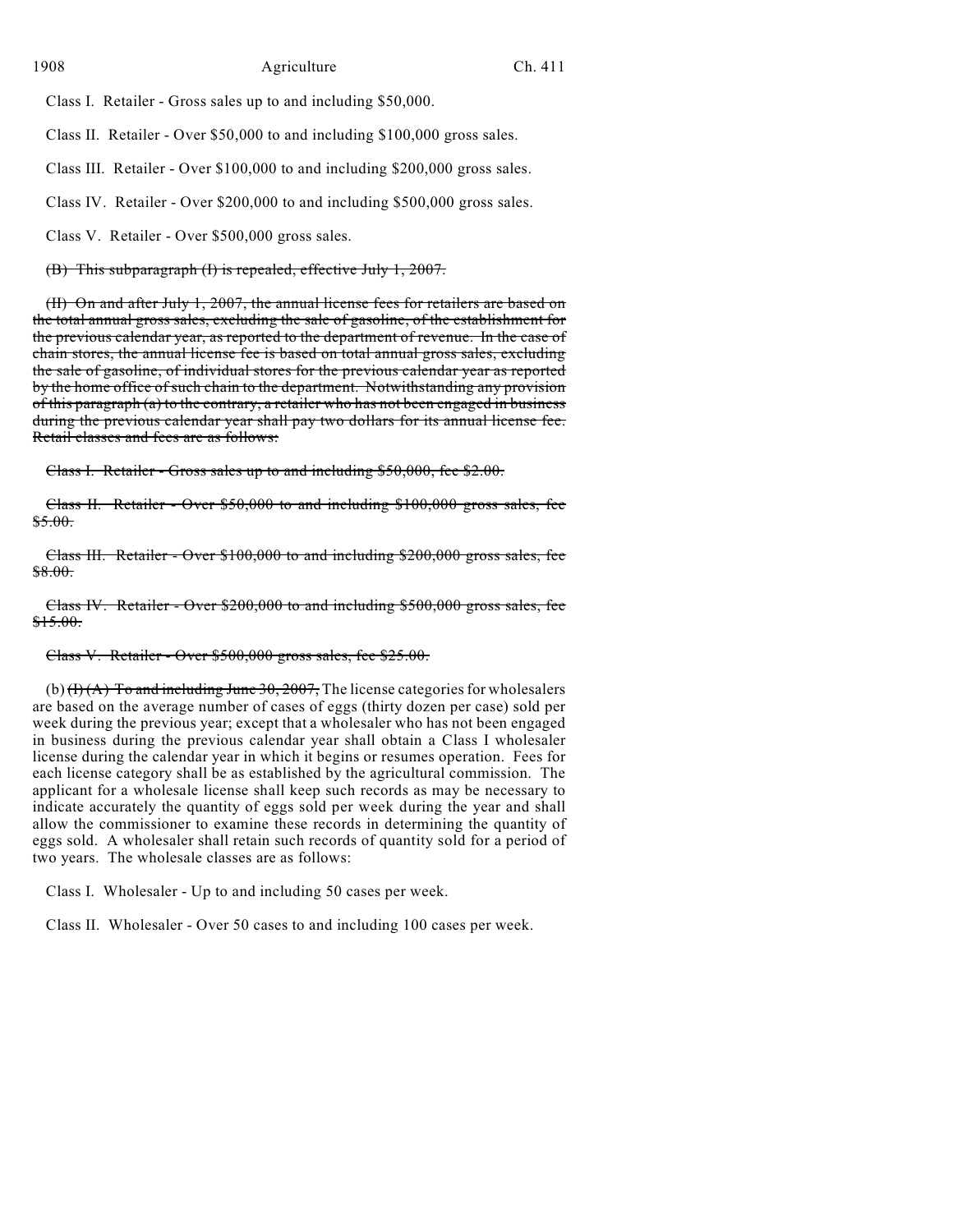Class III. Wholesaler - Over 100 cases to and including 250 cases per week.

Class IV. Wholesaler - Over 250 cases to and including 750 cases per week.

Class V. Wholesaler - Over 750 cases per week.

(B) This subparagraph (I) is repealed, effective July 1, 2007.

(II) On and after July 1, 2007, the annual license fees for wholesalers are based on the average number of cases of eggs (thirty dozen per case) sold per week during the previous year; except that for a wholesaler who has not been engaged in business during the previous calendar year, the fee is twenty-five dollars. The applicant for a wholesale license shall keep such records as may be necessary to indicate accurately the quantity of eggs sold per week during the year and shall allow the commissioner to examine these records in determining the quantity of eggs sold. A wholesaler shall retain such records of quantity sold for a period of two years. The wholesale classes and fees are as follows:

Class I. Wholesaler - Up to and including 50 cases per week, fee \$25.00.

Class II. Wholesaler - Over 50 cases to and including 100 cases per week, fee \$50.00.

Class III. Wholesaler - Over 100 cases to and including 250 cases per week, fee \$100.00.

Class IV. Wholesaler - Over 250 cases to and including 750 cases per week, fee \$300.00.

# Class V. Wholesaler - Over 750 cases per week, fee \$500.00.

(g) FOR THE FISCAL YEAR COMMENCING ON JULY 1, 2007, AND FOR EACH SUBSEQUENT FISCAL YEAR, THE AGRICULTURAL COMMISSION SHALL ESTABLISH A FEE SCHEDULE TO COVER ALL OF THE DIRECT AND INDIRECT COSTS OF ADMINISTERING AND ENFORCING THE PROVISIONS OF THIS ARTICLE.

(5) All license fees shall be deposited with the state treasurer and credited to the inspection and consumer services cash fund created in section 35-1-106.5. or, on or after July 1, 2007, to the general fund.

**SECTION 12.** 35-21-107.5 (4), Colorado Revised Statutes, is amended to read:

**35-21-107.5. Civil penalties.** (4) All moneys collected pursuant to this section shall be transmitted to the state treasurer and credited to the inspection and consumer services cash fund created in section  $35$ -1-106.5. or, on or after July 1, 2007, to the general fund.

**SECTION 13. Repeal.** 35-33-107 (1), Colorado Revised Statutes, is repealed as follows:

**35-33-107. Exemptions.** (1) Any person licensed and bonded under article 11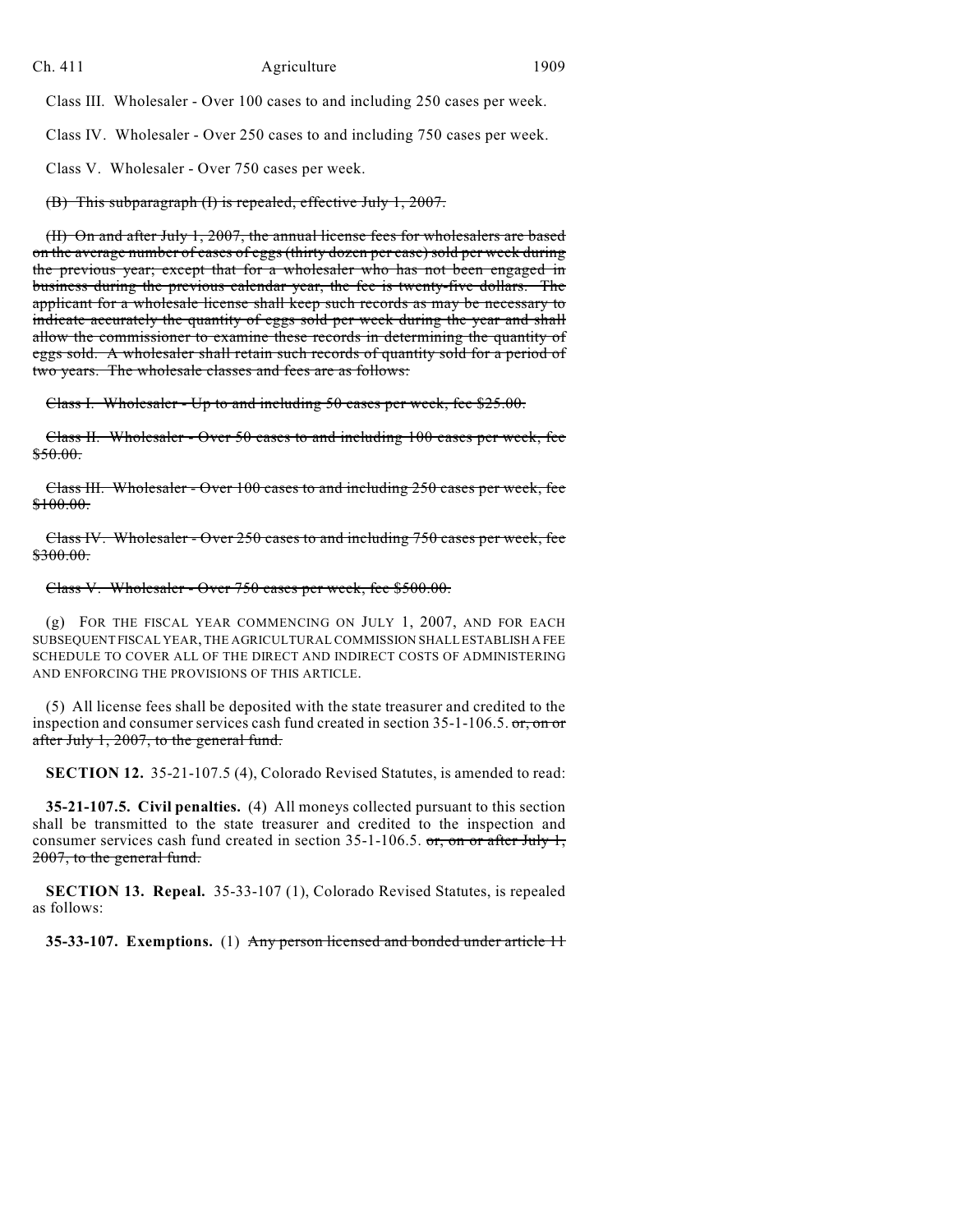#### 1910 **Agriculture** Ch. 411

of title 12, C.R.S., shall be exempt from the licensing and bonding requirements of this article; however, all other provisions of this article shall apply. As to a person licensed under article 11 of title 12, C.R.S., who engages in activities regulated under this article, the provisions of this article governing denial, suspension, or revocation of a license shall apply.

**SECTION 14.** 35-33-403 (1) and (2), Colorado Revised Statutes, are amended to read:

**35-33-403. License fees - evidence of financial responsibility.** (1) (a)  $\overline{H}$  Effective July 1, 2003, to and including June 30, 2007, The fee for each license under this article shall be established by the agricultural commission. There shall be no reduction of a license fee for any fractional part of a year.

#### (II) This paragraph (a) is repealed, effective July 1, 2007.

(b) On and after July 1, 2007, the fee for each license under this article shall be as follows: Locker plants, fifty dollars for each year; processors, fifty dollars for each year; food plan operators, one hundred dollars for each year FOR THE FISCAL YEAR COMMENCING ON JULY 1, 2007, AND FOR EACH SUBSEQUENT FISCAL YEAR, THE AGRICULTURAL COMMISSION SHALL ESTABLISH A FEE SCHEDULE TO COVER ALL OF THE DIRECT AND INDIRECT COSTS ASSOCIATED WITH THE LICENSING, INSPECTION, AND REGULATION OF LOCKER PLANTS AND PROCESSORS. There shall be no reduction of a license fee for any fractional part of a year.

(c) FOR THE FISCAL YEAR COMMENCING ON JULY 1, 2007, AND FOR EACH SUBSEQUENT FISCAL YEAR, THE AGRICULTURAL COMMISSION SHALL ESTABLISH A FEE SCHEDULE TO COVER ALL OF THE DIRECT AND INDIRECT COSTS ASSOCIATED WITH THE LICENSING, INSPECTION, AND REGULATION OF FOOD PLAN OPERATORS.

(2) All fees collected pursuant to this section shall be deposited in the state treasury and credited to the inspection and consumer services cash fund created in section 35-1-106.5.  $or$ , on or after July 1, 2007, to the general fund.

**SECTION 15.** 35-33-405 (3), Colorado Revised Statutes, is amended to read:

**35-33-405. Civil penalties - disposition.** (3) Any penalty collected under this section shall be transmitted to the state treasurer, who shall credit the same to the inspection and consumer services cash fund created in section  $35$ -1-106.5. or, on or after July 1, 2007, to the general fund.

**SECTION 16.** 35-60-104 (2) (a), (2) (b), and (2) (d), Colorado Revised Statutes, are amended to read:

**35-60-104. Registration fees.** (2) (a) A person required to be registered pursuant to section 35-60-103 (1) shall pay an annual registration fee as established by the agricultural commission. except that, on and after July 1, 2007, the annual registration fee shall be ten dollars FOR THE FISCAL YEAR COMMENCING ON JULY 1, 2007, AND FOR EACH SUBSEQUENT FISCAL YEAR, FIFTY PERCENT OF THE DIRECT AND INDIRECT COSTS OF ADMINISTERING AND ENFORCING THE PROVISIONS OF THIS ARTICLE SHALL BE FUNDED FROM THE GENERAL FUND. THE AGRICULTURAL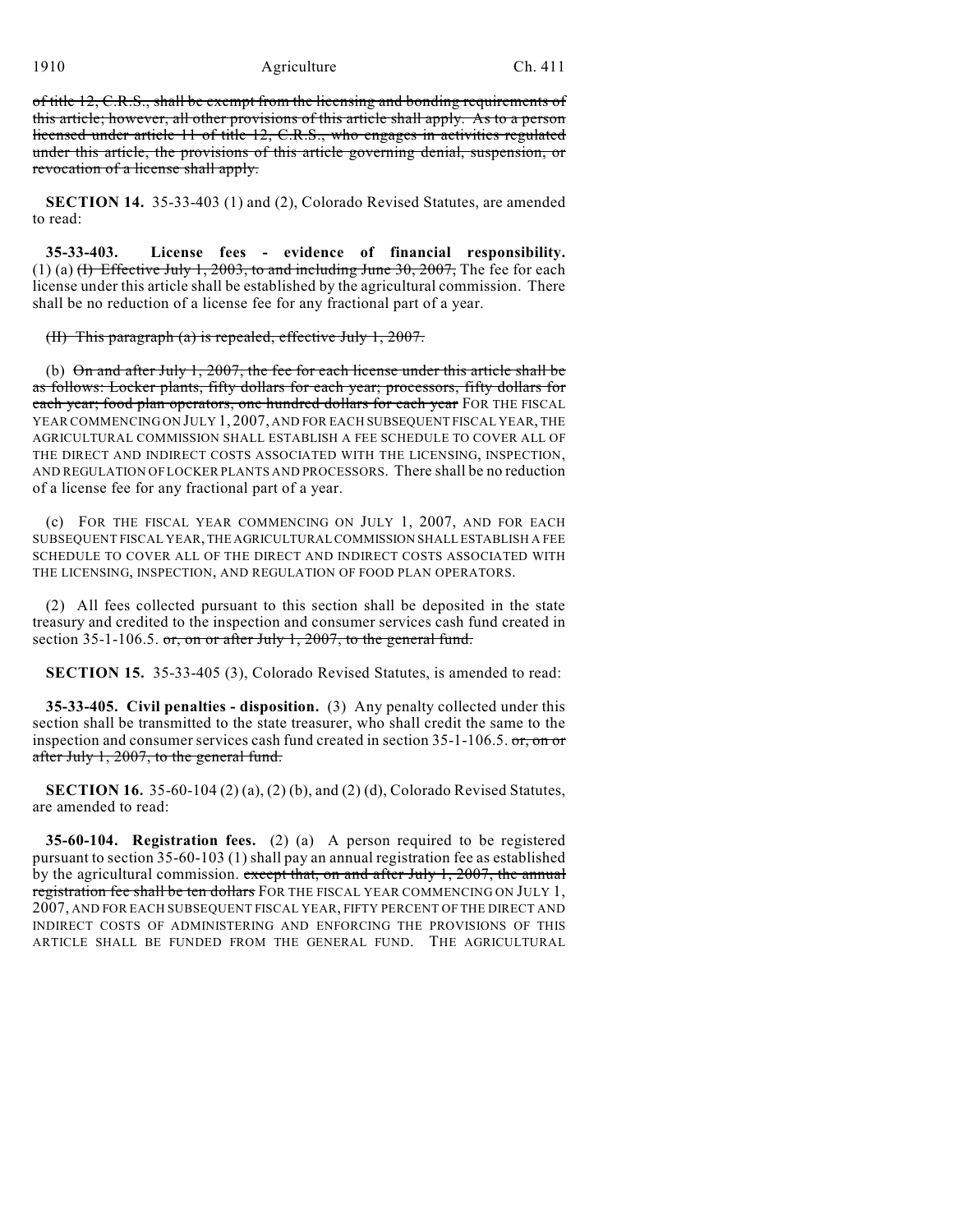#### Ch. 411 Agriculture 1911

COMMISSION SHALL ESTABLISH A FEE SCHEDULE TO COVER THE REMAINING DIRECT AND INDIRECT COSTS.

(b) Any person who fails to register within fifteen business days after notification of the requirement to register, or any registrant who fails to comply with the registration renewal requirements, shall pay a late fee, AS ESTABLISHED BY THE AGRICULTURAL COMMISSION, in addition to the registration fee. To and including June 30, 2007, the late fee shall be equal to the annual registration fee established by the agricultural commission. On and after July 1, 2007, the late fee shall be ten dollars.

(d) All fees collected by the department under paragraphs (a) and (b) of this subsection (2) shall be transmitted to the state treasurer, who shall credit the same to the inspection and consumer services cash fund created in section 35-1-106.5. or, on or after July 1, 2007, to the general fund.

**SECTION 17.** The introductory portion 35-60-105 (1) and 35-60-105 (1) (c), (1) (d), (2), (4) (b), and (6), Colorado Revised Statutes, are amended to read:

**35-60-105. Inspection fees - reports.** (1) Except as provided in subsection (5) of this section, an inspection fee of fifteen cents per ton or, to and including June  $30, 2007$ , in an amount established by the agricultural commission shall be paid on commercial feeds distributed in this state by the person whose name appears on the label as the manufacturer, guarantor, or distributor subject to the following conditions:

(c) (I)  $(A)$  To and including June 30, 2007, an annual inspection fee as established by the agricultural commission shall be paid in lieu of the inspection fee on commercial feed that is distributed in the state only in packages of ten pounds or less. Products sold in packages of ten pounds or less are not subject to the minimum set forth in paragraph (d) of this subsection (1) FOR THE FISCAL YEAR COMMENCING ON JULY 1, 2007, AND FOR EACH SUBSEQUENT FISCAL YEAR, FIFTY PERCENT OF THE DIRECT AND INDIRECT COSTS OF ADMINISTERING AND ENFORCING THE PROVISIONS OF THIS ARTICLE SHALL BE FUNDED FROM THE GENERAL FUND. THE AGRICULTURAL COMMISSION SHALL ESTABLISH A FEE SCHEDULE TO COVER THE REMAINING DIRECT AND INDIRECT COSTS.

## (B) This subparagraph (I) is repealed, effective July 1, 2007.

(II)  $\Theta$ n and after July 1, 2007, An annual inspection fee of ten dollars per product AS ESTABLISHED BY THE AGRICULTURAL COMMISSION shall be paid in lieu of the inspection fee on commercial feed that is distributed in the state only in packages of ten pounds or less. Products sold in packages of ten pounds or less are not subject to the twenty-five-dollar per year minimum set forth in paragraph (d) of this  $subsection (1)$ .

(d)  $(H)$  (A) To and including June 30, 2007, The minimum total inspection fee paid shall be as established by the agricultural commission.

(B) This subparagraph (I) is repealed, effective July 1, 2007.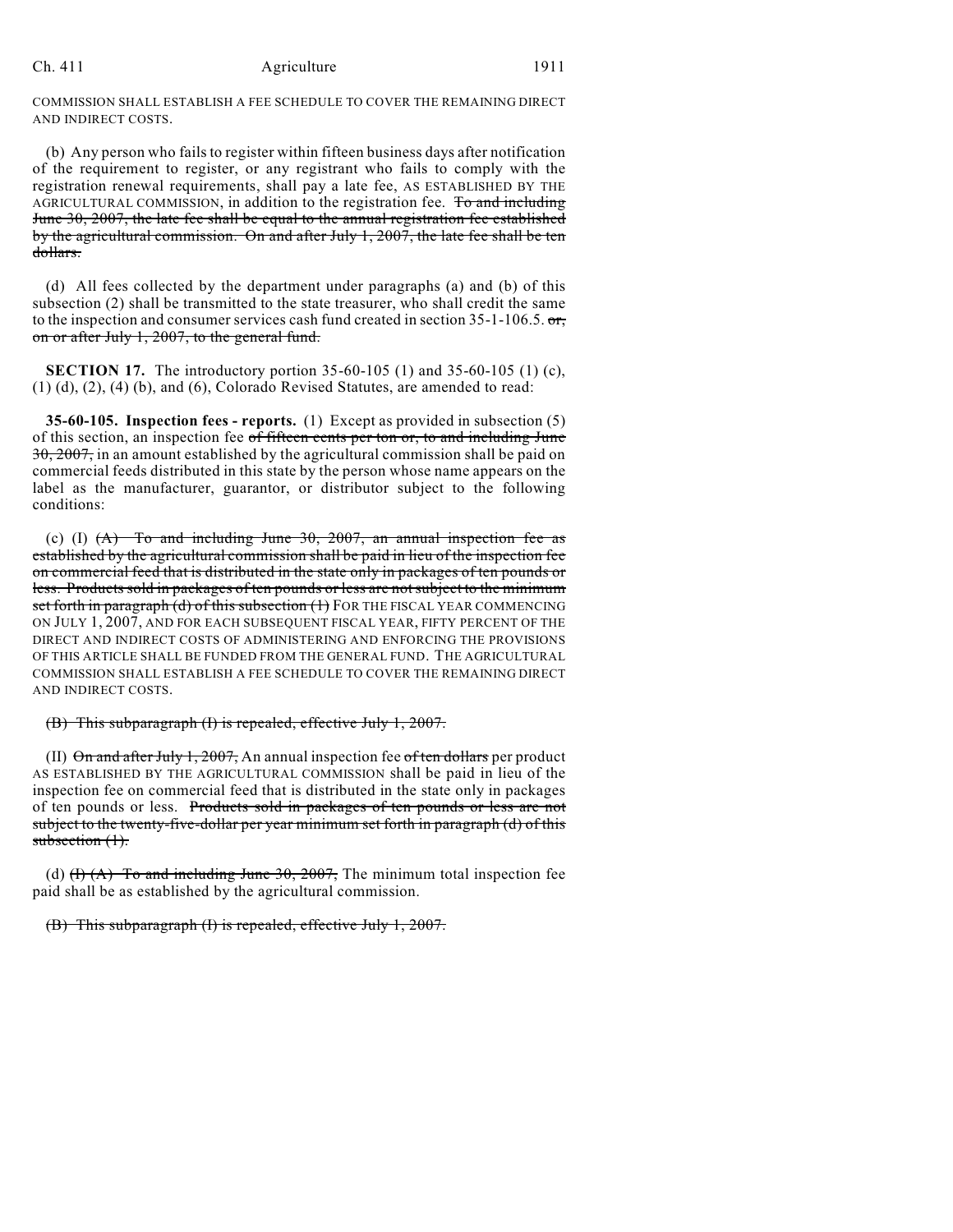(II) On and after July 1, 2007, the minimum total inspection fee paid shall be twenty-five dollars per year.

(2) (a) (I) To and including June 30, 2007, In the case of a commercial feed that is distributed in the state both in packages of ten pounds or less, and in packages weighing over ten pounds, the inspection fee required pursuant to subsection (1) of this section shall be paid on the commercial feeds distributed in package weights over ten pounds with a minimum inspection fee as established by the agricultural commission. The annual flat inspection fee required pursuant to paragraph (c) of subsection (1) of this section shall be paid on the products sold in packages of ten pounds or less.

(II) This paragraph (a) is repealed, effective July 1, 2007.

(b) On and after July 1, 2007, in the case of a commercial feed that is distributed in the state both in packages of ten pounds or less, and in packages weighing over ten pounds, the fifteen-cent per ton inspection fee shall be paid on the commercial feeds distributed in package weights over ten pounds with a minimum inspection fee of twenty-five dollars. The annual flat fee of ten dollars per product shall be paid on the products sold in packages of ten pounds or less.

(4) (b) If the list required in paragraph (a) of this subsection (4) is not received with the annual statement or within fifteen days after its due date, a penalty fee of ten dollars per product or, to and including June 30, 2007, in an amount established by the agricultural commission shall be added to the amount due. The assessment of a penalty fee is in addition to and not a substitute for any other penalties or remedies available to the commissioner under this article.

(6) All fees collected under this section shall be transmitted to the state treasurer, who shall credit the same to the inspection and consumer services cash fund created in section 35-1-106.5.  $\sigma$ r, on or after July 1, 2007, to the general fund.

**SECTION 18.** 12-11-101 (1) (a) (I) and (1) (a) (II), Colorado Revised Statutes, are amended to read:

**12-11-101. Requirements for slaughterer business.** (1) Every person carrying on the trade or business of a slaughterer of livestock in this state:

(a) (I) To and including June 30, 2007, shall obtain a license from the department of agriculture and shall pay therefor an annual license fee, which shall be established by the agricultural commission. The agricultural commission shall annually determine the amount of revenues derived from the assessment of license fees that shall be deposited in the inspection and consumer services cash fund created in section 35-1-106.5, C.R.S., and the amount of such revenues that shall be deposited in the brand inspection fund created in section 35-41-102, C.R.S.

(II)  $\Theta$ n and after July 1, 2007, every such person Shall obtain a license from the department of agriculture and shall pay therefor an annual license fee, which shall be established by the state board of stock inspection commissioners in a manner consistent with the provisions of section 24-34-105, C.R.S., and which, in the board's discretion, may be based upon the number of animals slaughtered during the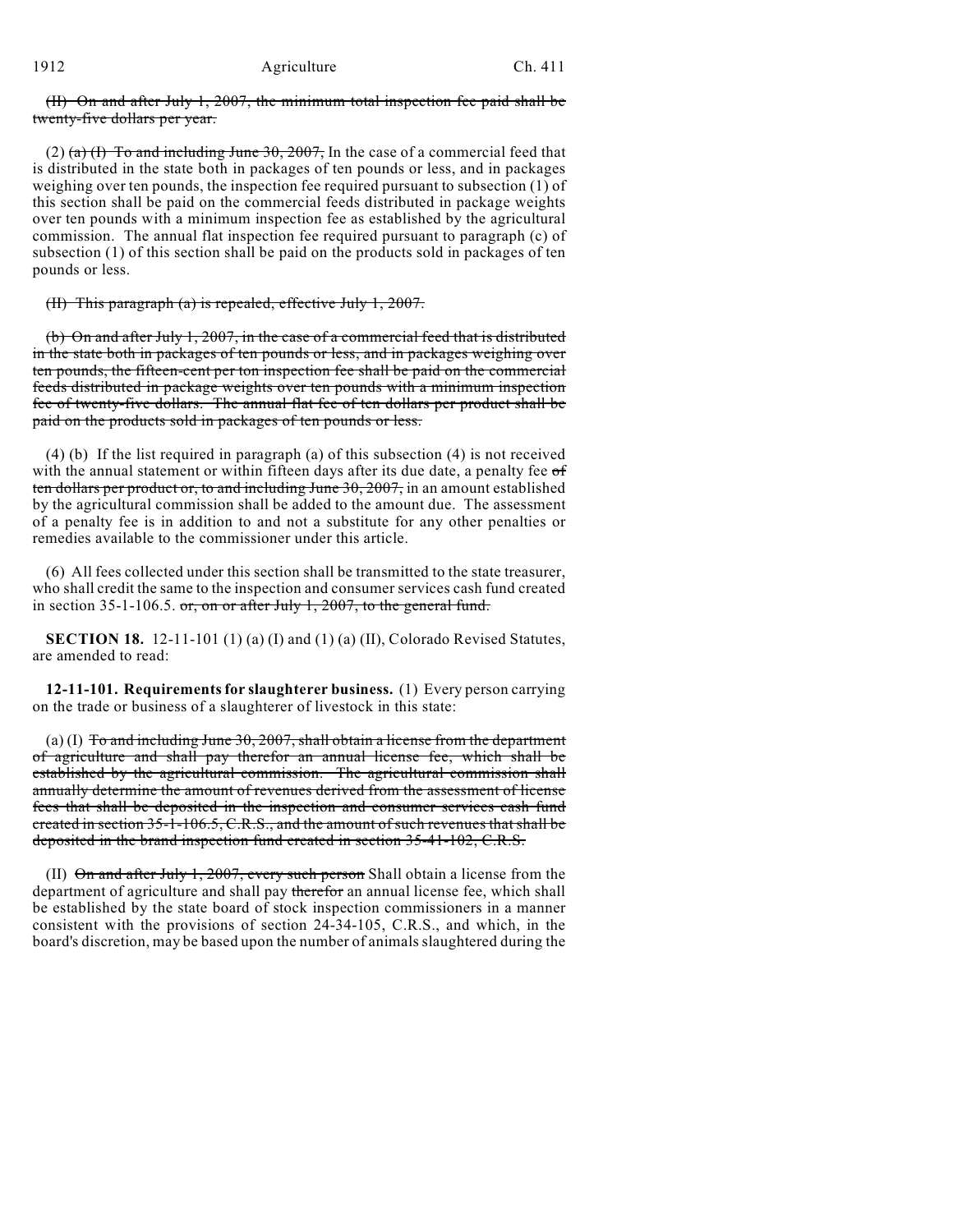previous calendar year, as determined from records of the department or the records of the person.

**SECTION 19.** 12-16-105 (1), Colorado Revised Statutes, is amended to read:

**12-16-105. License fee - renewal.** (1) (a) (I) To and including June 30, 2007, For filing the application described in section 12-16-104, each applicant for a license in each of the following categories shall pay to the commissioner a fee as determined by the agricultural commission, which fee shall be transmitted to the state treasurer for credit to the inspection and consumer services cash fund created in section 35-1-106.5, C.R.S.:

 $(A)$  (I) Dealers; except that a dealer who signs an affidavit stating that such dealer will pay cash for each transaction for farm products shall pay no application fee;

(B) (II) Agents; and

 $(\theta)$  (III) Small-volume dealers.

(II) This paragraph (a) is repealed, effective July 1, 2007.

(b) On and after July 1, 2007, for filing the application described in section 12-16-104, each applicant shall pay the following fee to the commissioner, who shall transmit all such fees to the state treasurer for credit to the general fund: FOR THE FISCAL YEAR COMMENCING ON JULY 1, 2007, AND FOR EACH SUBSEQUENT FISCAL YEAR, TWENTY-FIVE PERCENT OF THE DIRECT AND INDIRECT COSTS OF ADMINISTERING AND ENFORCING THE PROVISIONS OF THIS ARTICLE SHALL BE FUNDED FROM THE GENERAL FUND. THE AGRICULTURAL COMMISSION SHALL ESTABLISH A FEE SCHEDULE TO COVER THE REMAINING DIRECT AND INDIRECT COSTS.

(I) Dealers, fifty dollars for each year; except that a dealer who signs an affidavit stating that such dealer will pay cash for each transaction for farm products shall pay no application fee;

(II) Agents, ten dollars for each year;

(III) Small-volume dealers, twenty dollars for each year.

**SECTION 20.** 12-16-114.5 (5), Colorado Revised Statutes, is amended to read:

**12-16-114.5. Civil penalties.** (5) All moneys collected from civil penalties pursuant to the provisions of this section shall be transmitted to the state treasurer and credited to the inspection and consumer services cash fund created in section 35-1-106.5, C.R.S.  $\sigma$ r, on or after July 1, 2007, to the general fund.

**SECTION 21.** 12-16-205 (1), Colorado Revised Statutes, is amended to read:

**12-16-205. Commodity handler or agent licenses - application requirements.**  $(1)$  (a)  $\overline{H}$  To and including June 30, 2007, Each applicant for a commodity handler license or agent license shall pay, for each year in which such license is to be valid, a license fee established by the agricultural commission, which license fee the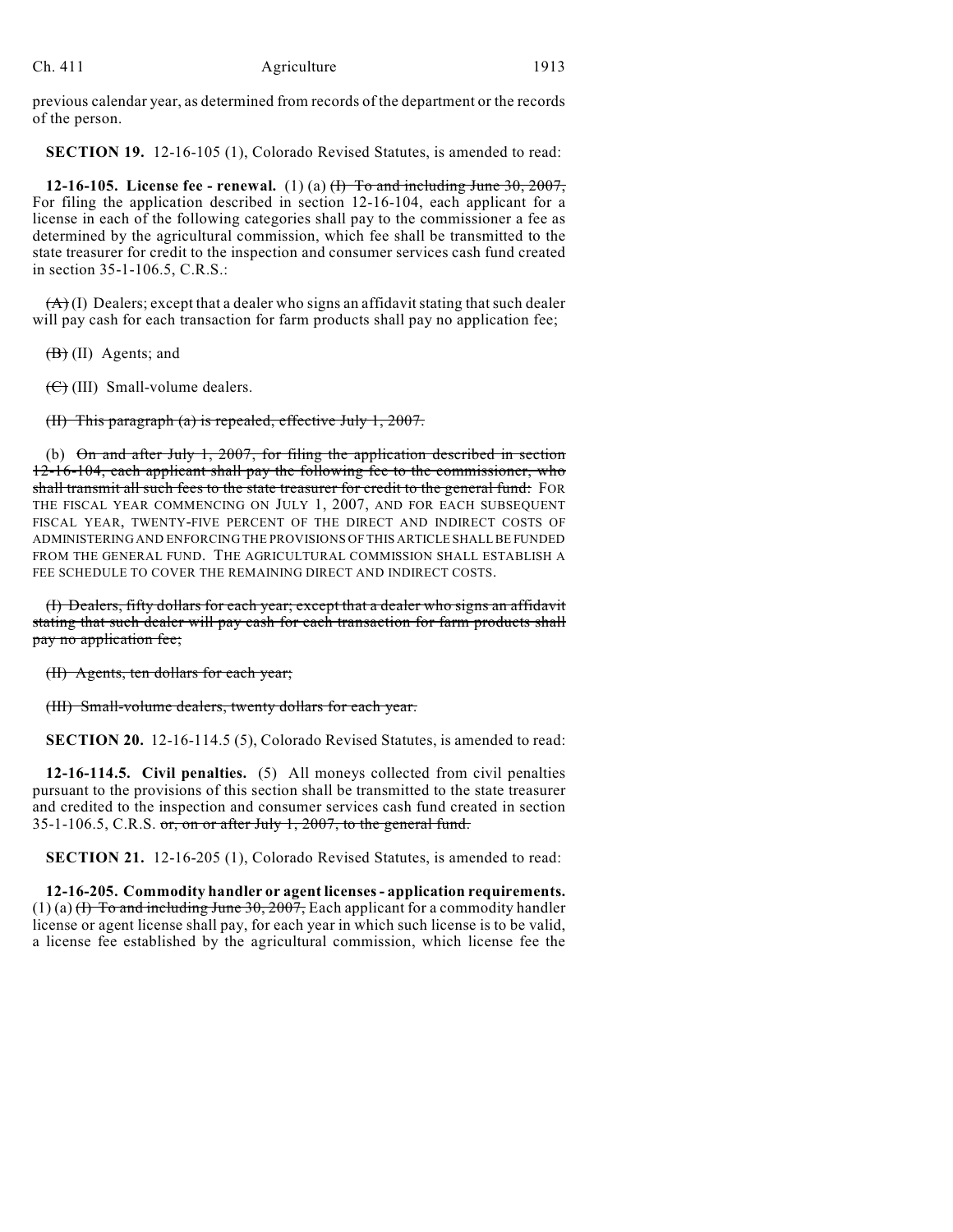department shall collect and transmit to the state treasurer, who shall credit the same to the inspection and consumer services cash fund created in section 35-1-106.5, C.R.S.

## (II) This paragraph (a) is repealed, effective July 1, 2007.

(b)  $\Theta$ n and after July 1, 2007, each applicant for a commodity handler license shall pay a license fee of fifty dollars for each year and each applicant for an agent license shall pay a license fee of ten dollars for each year, which the department shall collect and transmit to the state treasurer, who shall credit the same to the **general fund** FOR THE FISCAL YEAR COMMENCING ON JULY 1, 2007, AND FOR EACH SUBSEQUENT FISCAL YEAR, TWENTY-FIVE PERCENT OF THE DIRECT AND INDIRECT COSTS OF ADMINISTERING AND ENFORCING THE PROVISIONS OF THIS ARTICLE SHALL BE FUNDED FROM THE GENERAL FUND. THE AGRICULTURAL COMMISSION SHALL ESTABLISH A FEE SCHEDULE TO COVER THE REMAINING DIRECT AND INDIRECT COSTS.

**SECTION 22.** 12-16-217 (2) and (3), Colorado Revised Statutes, are amended to read:

**12-16-217. Inspection fees.** (2) Each inspection fee shall be uniform for the particular service rendered, and the amount of such fee shall be determined by the state agricultural commission. On and after July 1, 2007, the fee, as nearly as possible, shall cover fifty percent of the operational costs of the inspection service after the deduction of any federal moneys that may be forthcoming for such an inspection service FOR THE FISCAL YEAR COMMENCING ON JULY 1, 2007, AND FOR EACH SUBSEQUENT FISCAL YEAR, TWENTY-FIVE PERCENT OF THE DIRECT AND INDIRECT COSTS OF ADMINISTERING AND ENFORCING THE PROVISIONS OF THIS ARTICLE SHALL BE FUNDED FROM THE GENERAL FUND. THE AGRICULTURAL COMMISSION SHALL ESTABLISH A FEE SCHEDULE TO COVER THE REMAINING DIRECT AND INDIRECT COSTS. The inspection fee shall be paid by the person, firm, corporation, or other organization requesting the service at the time it is rendered or as otherwise provided and authorized by the commission.

(3) All moneys collected pursuant to this section shall be transmitted to the state treasurer, who shall credit the same to the inspection and consumer services cash fund created in section 35-1-106.5, C.R.S. or, on or after July 1, 2007, to the general fund.

**SECTION 23.** 12-16-219.5 (5), Colorado Revised Statutes, is amended to read:

**12-16-219.5. Civil penalties.** (5) All moneys collected from civil penalties pursuant to the provisions of this section shall be transmitted to the state treasurer and credited to the inspection and consumer services cash fund created in section 35-1-106.5, C.R.S.  $\sigma$ r, on or after July 1, 2007, to the general fund.

**SECTION 24. Appropriations - adjustments to the 2007 long bill.** (1) For the implementation of this act, appropriations made in the annual general appropriation act to the department of agriculture, for the fiscal year beginning July 1, 2007, shall be adjusted as follows:

(a) The general fund appropriation to the commissioner's office and